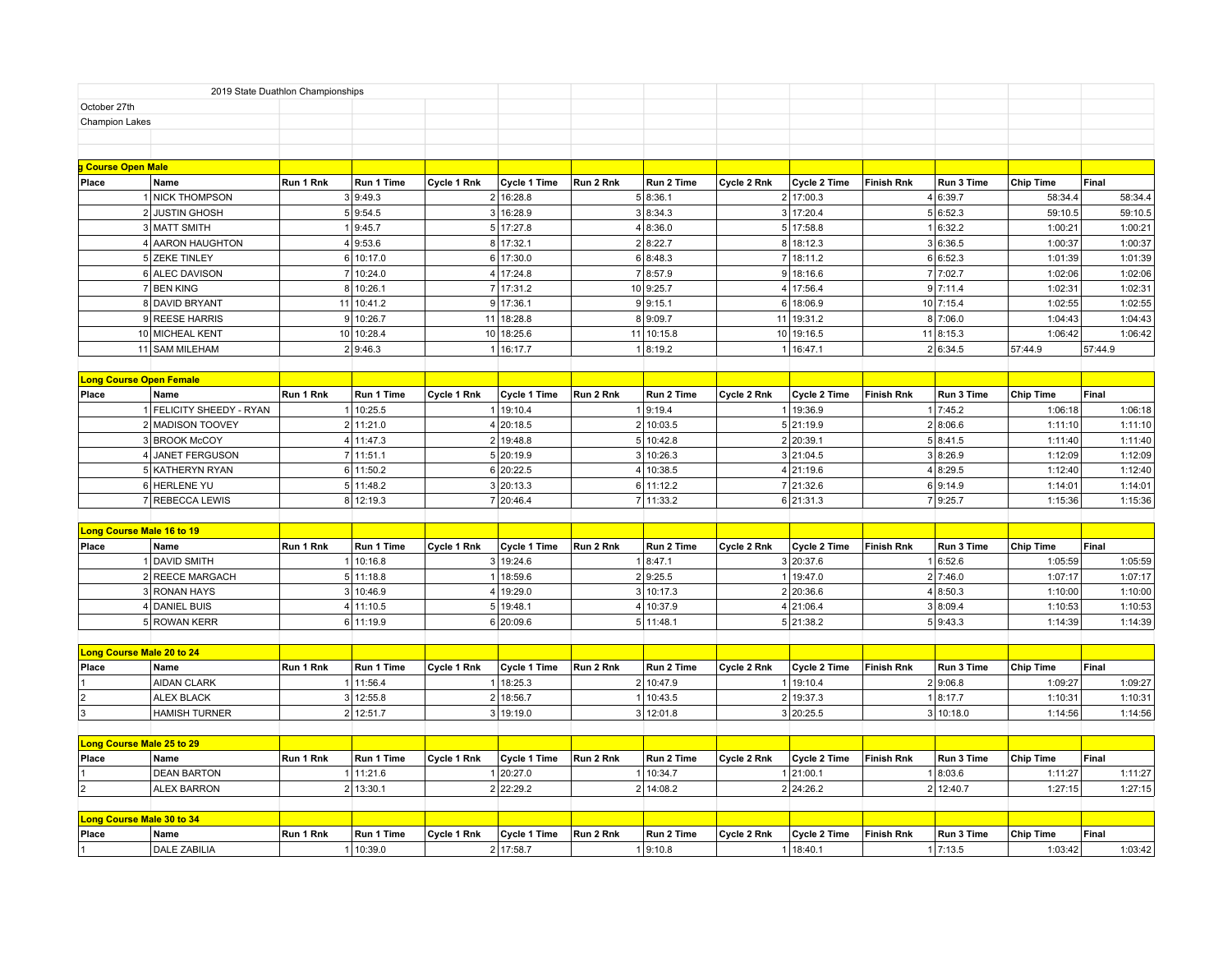| <b>SHANE MATTHEWS</b> | 2 11:02.7 | 3 18:19.5   | 2 9:39.1  | 3 19:23.3 | 2 7:45.0  | 1:06:101 | 1:06:10 |
|-----------------------|-----------|-------------|-----------|-----------|-----------|----------|---------|
| <b>PATRICK APPS</b>   | 3 11:21.2 | 117:46.2    | 4 10:33.7 | 2 18:50.4 | 4 8:18.7  | 1:06:50  | 1:06:50 |
| DAITHI DE BAROID      | 5 12:24.3 | 1   19:31.4 | 3 10:19.9 | 19:48.3   | 3 8:06.0  | :10:10   | 1:10:10 |
| <b>ROB SHEPPAARD</b>  | 4 11:45.9 | 20:38.4     | 5 10:47.4 | 5 22:09.1 | 5 8:27.3  | :13:48   | 1:13:48 |
| <b>ASH WHITE</b>      | 6 14:29.6 | 6 23:56.0   | 6 13:28.3 | 6 24:39.3 | 6 11:13.8 | :27:47   | 1:27:47 |

|                           | .                       |           | $\cdots$   |             | <u>.</u>     |           | $- - - - -$ |             | - - - - - - - - |                   | .          | .                | .       |
|---------------------------|-------------------------|-----------|------------|-------------|--------------|-----------|-------------|-------------|-----------------|-------------------|------------|------------------|---------|
|                           |                         |           |            |             |              |           |             |             |                 |                   |            |                  |         |
| Long Course Male 35 to 39 |                         |           |            |             |              |           |             |             |                 |                   |            |                  |         |
| Place                     | Name                    | Run 1 Rnk | Run 1 Time | Cycle 1 Rnk | Cycle 1 Time | Run 2 Rnk | Run 2 Time  | Cycle 2 Rnk | Cycle 2 Time    | <b>Finish Rnk</b> | Run 3 Time | <b>Chip Time</b> | Final   |
|                           | <b>ROB POUW</b>         |           | 11:02.3    |             | 2 17:24.7    |           | 1 9:15.9    |             | 218:02.1        |                   | 7:04.1     | 1:02:49          | 1:02:49 |
|                           | <b>ANDREW MALATIOS</b>  |           | 10:46.7    |             | 3 18:29.6    |           | 2 9:21.6    |             | 3 18:30.3       |                   | 2 7:24.9   | 1:04:33          | 1:04:33 |
|                           | <b>JAMES MARTIN</b>     |           | 111:37.0   |             | 16:58.1      |           | 8 10:31.0   |             | 17:42.5         |                   | 8:32.6     | 1:05:21          | 1:05:21 |
|                           | <b>JUAN CARLOS BETO</b> |           | 2 10:48.8  |             | 6 18:50.5    |           | 3 10:01.4   |             | 19:23.4         |                   | 3 7:47.9   | 1:06:52          | 1:06:52 |
|                           | <b>PHILLIP ALBERT</b>   |           | 111:16.1   |             | 5 18:47.0    |           | 4 10:05.0   |             | 4 19:17.3       |                   | 5 8:04.3   | 1:07:30          | 1:07:30 |
|                           | <b>MARK KIMBER</b>      |           | 6 11:29.0  |             | 7 19:03.0    |           | 10:15.2     |             | 7 19:32.4       |                   | 6 8:31.7   | 1:08:52          | 1:08:52 |
|                           | <b>TIM WATSON</b>       |           | 8 11:56.8  |             | 4 18:38.2    |           | 10:23.7     |             | 5 19:21.0       |                   | 8 8:43.3   | 1:09:03          | 1:09:03 |
|                           | JEFFERSON SILVA         |           | 5 11:27.8  |             | 9 21:30.5    |           | 6 10:17.1   |             | 9 22:01.3       |                   | 4 7:59.1   | 1:13:16          | 1:13:16 |
|                           | <b>JOHN FOLEY</b>       |           | 111:57.4   |             | 8 20:13.2    |           | 9 10:36.5   |             | 8 21:52.9       |                   | 9 9:01.7   | 1:13:42          | 1:13:42 |
| 10                        | LUKE FRAPPLE            |           | 10 12:40.6 |             | 10 22:25.0   |           | 10 11:27.6  |             | 10 23:29.1      |                   | 10 9:26.2  | 1:19:29          | 1:19:29 |
|                           |                         |           |            |             |              |           |             |             |                 |                   |            |                  |         |

|       | Long Course Male 40 to 44 |           |                |             |              |           |            |             |              |            |            |                  |         |
|-------|---------------------------|-----------|----------------|-------------|--------------|-----------|------------|-------------|--------------|------------|------------|------------------|---------|
| Place | Name                      | Run 1 Rnk | Run 1 Time     | Cvcle 1 Rnk | Cvcle 1 Time | Run 2 Rnk | Run 2 Time | Cycle 2 Rnk | Cycle 2 Time | Finish Rnk | Run 3 Time | <b>Chip Time</b> | Final   |
|       | <b>OLLIAM LEONARD</b>     |           | 14 15:02.5     |             | 14 29:12.4   |           |            |             |              |            | 14 15:07.4 | 59:22.4          | 59:22.4 |
|       | <b>JAMES DEBENHAM</b>     |           | 11:03.1        |             | 2 18:13.0    |           | 9:26.9     |             | 18:40.5      |            | 7:27.4     | 1:04:51          | 1:04:51 |
|       | <b>BRAD FROST</b>         |           | 3 11:16.9      |             | 3 18:29.5    |           | 2 9:59.7   |             | 19:15.7      |            | 2 7:43.0   | 1:06:45          | 1:06:45 |
|       | <b>GREAME BAMBER</b>      |           | 2 11:09.2      |             | 18:04.0      |           | 4 10:22.0  |             | 19:29.8      |            | 4 8:17.6   | 1:07:23          | 1:07:23 |
|       | <b>JAVIER BLOCKI</b>      |           | 5 12:07.8      |             | 6 19:49.5    |           | 3 10:07.5  |             | 6 20:09.0    |            | 3 8:08.0   | 1:10:22          | 1:10:22 |
|       | <b>KEN SMITH</b>          |           | 4 11:32.1      |             | 8 20:04.5    |           | 5 10:26.5  |             | 21:29.1      |            | 5 8:18.8   | 1:11:51          | 1:11:51 |
|       | <b>CIARAN KELY</b>        |           | 10 13:04.7     |             | 18:33.3      |           | 12 12:15.6 |             | 2 19:10.2    |            | 13 10:20.5 | 1:13:25          | 1:13:25 |
|       | <b>ROB CREASY</b>         |           | 9 12:51.1      |             | 5 19:25.9    |           | 11 12:10.7 |             | 5 19:47.6    |            | 12 9:48.6  | 1:14:04          | 1:14:04 |
|       | <b>PETER BROZIEVICH</b>   |           | 12 13:37.8     |             | 10 21:26.8   |           | 10 11:50.9 |             | 9 21:39.3    |            | 6 8:59.0   | 1:17:34          | 1:17:34 |
|       | <b>JOACHIM KEESE</b>      |           | 12:49.2        |             | 11 21:48.3   |           | 6 11:14.3  |             | 11 22:36.5   |            | 8 9:13.5   | 1:17:42          | 1:17:42 |
|       | <b>CHAD MARRIOT</b>       |           | 13 14:18.3     |             | 19:51.2      |           | 13 12:44.9 |             | 8 21:35.0    |            | 10 9:36.1  | 1:18:06          | 1:18:06 |
|       | <b>PETER BERRY</b>        |           | $11$   13:07.1 |             | 9 21:23.1    |           | 9 11:49.1  |             | 10 22:27.7   |            | 9 9:26.8   | 1:18:14          | 1:18:14 |
| 12    | ALBIS DURAND              |           | 8 12:50.5      |             | 12 22:27.0   |           | 7 11:30.3  |             | 12 23:03.0   |            | 7 9:09.1   | 1:19:00          | 1:19:00 |
|       | <b>STEVE KALESS</b>       |           | 6 12:35.1      |             | 13 26:40.4   |           | 8 11:30.8  |             | 13 27:46.4   |            | 11 9:42.1  | 1:28:15          | 1:28:15 |

| Long Course Male 45 to 49 |                       |           |            |             |              |           |            |             |              |                   |            |                  |         |
|---------------------------|-----------------------|-----------|------------|-------------|--------------|-----------|------------|-------------|--------------|-------------------|------------|------------------|---------|
| Place                     | Name                  | Run 1 Rnk | Run 1 Time | Cycle 1 Rnk | Cycle 1 Time | Run 2 Rnk | Run 2 Time | Cycle 2 Rnk | Cycle 2 Time | <b>Finish Rnk</b> | Run 3 Time | Chip Time        | Final   |
|                           | <b>BRAD KAYE</b>      |           | 2 12:05.9  |             | 2 18:17.2    |           | 2 10:27.4  |             | 2 18:36.8    |                   | 4 8:41.6   | 1:08:09          | 1:08:09 |
|                           | <b>BART HOLLEMANS</b> |           | 12:43.6    |             | 17:37.3      |           | 5 11:14.7  |             | 18:16.4      |                   | 5 9:27.9   | 1:09:20          | 1:09:20 |
|                           | <b>CRAIG APPLEBY</b>  |           | 13:12.2    |             | 4   19:43.0  |           | 4 11:06.7  |             | 19:56.7      |                   | 3 8:40.6   | 1:12:39          | 1:12:39 |
|                           | <b>LEVI BARKER</b>    |           | 3 12:14.5  |             | 5 20:17.2    |           | 3 10:51.8  |             | 5 20:54.4    |                   | 2 8:39.6   | 1:12:58          | 1:12:58 |
|                           | ISTU DURHAM           |           | 12:05.0    |             | 3 19:19.5    |           | 6 11:38.5  |             | 3   19:15.5  |                   | 6 10:39.9  | 1:12:59          | 1:12:59 |
|                           | <b>IRUSS HARPER</b>   |           | 5 12:55.4  |             | 8 22:39.5    |           | 10:19.7    |             | 8 23:28.4    |                   | 7:59.8     | 1:17:23          | 1:17:23 |
|                           | TROY SHORTLAND        |           | 8 13:24.8  |             | 6 20:26.6    |           | 8 13:09.0  |             | 6 21:43.2    |                   | 8 10:41.1  | 1:19:25          | 1:19:25 |
|                           | CORNEL WOLMARANS      |           | 6 13:10.6  |             | 121:27.2     |           | 12:06.1    |             | 22:23.7      |                   | 10:40.4    | 1:19:48          | 1:19:48 |
|                           | TROY GOWLAND          |           | 9 15:01.3  |             | 9 25:48.5    |           | 9 16:43.4  |             | 9 26:36.7    |                   | 9115:16.5  | 1:39:27          | 1:39:27 |
| <b>DNF</b>                | <b>JEFF GADENNE</b>   |           | 10 15:25.8 |             | 10 52:31.8   |           |            |             |              |                   | 10 15:53.6 | 1:23:51 DNF      |         |
|                           |                       |           |            |             |              |           |            |             |              |                   |            |                  |         |
| Long Course Male 50 to 54 |                       |           |            |             |              |           |            |             |              |                   |            |                  |         |
| Place                     | Name                  | Run 1 Rnk | Run 1 Time | Cycle 1 Rnk | Cycle 1 Time | Run 2 Rnk | Run 2 Time | Cycle 2 Rnk | Cycle 2 Time | <b>Finish Rnk</b> | Run 3 Time | <b>Chip Time</b> | Final   |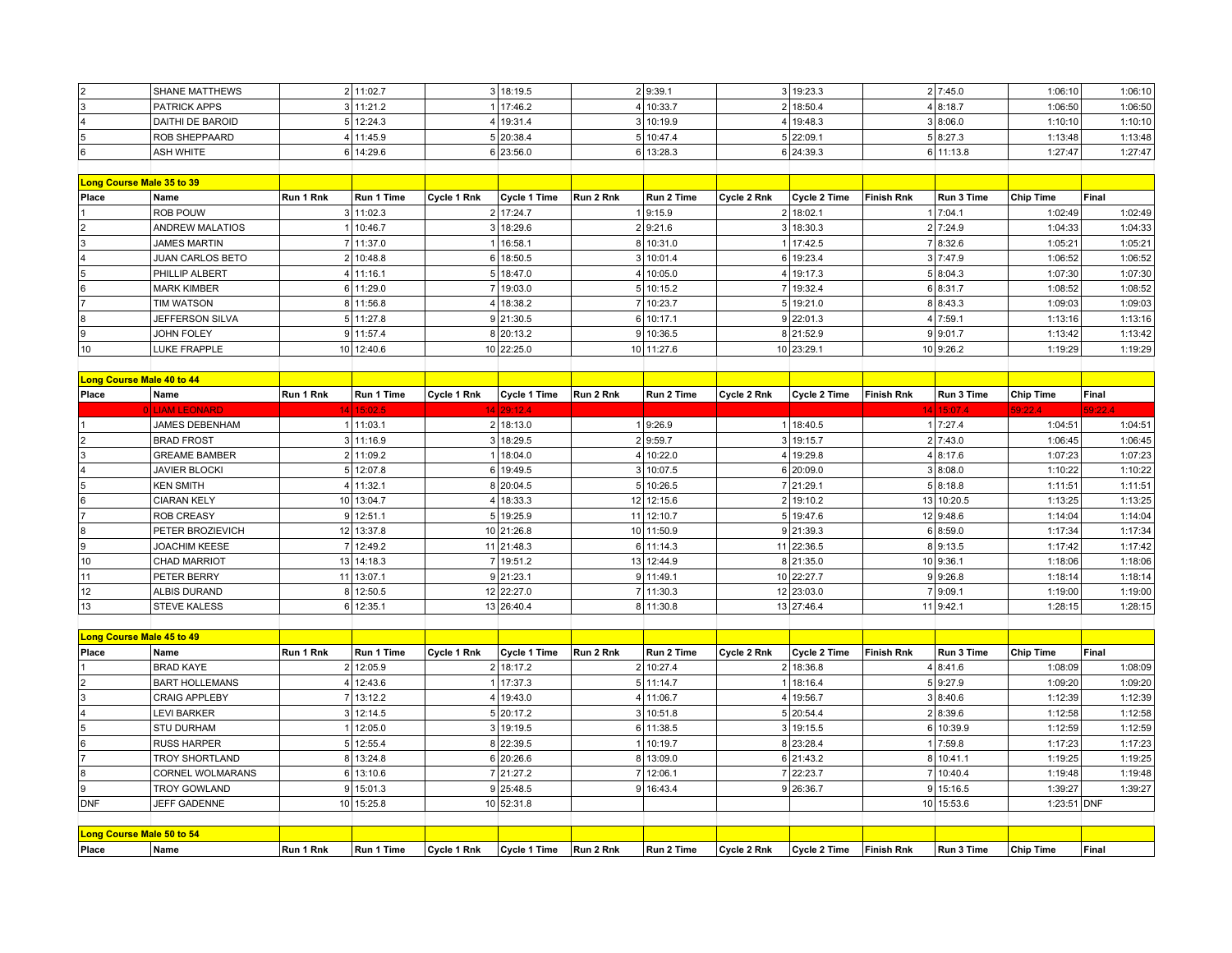| 1                                                                      | <b>MATT MCKAY</b>                         |                | 3 11:12.9  |             | 2 17:44.6    |           | 19:49.9    |             | 2 18:24.4           |                   | 1 7:54.9   | 1:05:07          | 1:05:07            |
|------------------------------------------------------------------------|-------------------------------------------|----------------|------------|-------------|--------------|-----------|------------|-------------|---------------------|-------------------|------------|------------------|--------------------|
|                                                                        | <b>DARREN POWELL</b>                      |                | 2 11:12.4  |             | 3 18:13.8    |           | 2 9:53.6   |             | 3 18:47.8           |                   | 2 7:56.7   | 1:06:05          | 1:06:05            |
| $\begin{array}{c c}\n2 \\ 3\n\end{array}$                              | <b>RUSSELL HARRIS</b>                     |                | 1 0:16.9   |             | 1 11:08.4    |           | 7 18:14.9  |             | 1 10:02.0           |                   | 7 27:00.0  | 1:06:42          |                    |
| $\overline{4}$                                                         |                                           |                | 4 12:07.5  |             | 5 19:24.1    |           | 3 11:02.1  |             | 4 20:04.2           |                   | 3 9:34.5   | 1:12:12          | 1:06:42<br>1:12:12 |
| $\overline{5}$                                                         | <b>KEVIN WHITE</b><br>MIC COONS - MEULLER |                | 6 13:53.7  |             | 6 19:26.0    |           | 4 12:06.3  |             | 5 20:28.3           |                   | 4 9:58.3   | 1:15:53          | 1:15:53            |
| $\overline{6}$                                                         |                                           |                |            |             |              |           |            |             |                     |                   |            |                  |                    |
|                                                                        | PHILLIP HAYS                              |                | 5 12:52.2  |             | 4 19:22.3    |           | 5 12:21.2  |             | 6 21:37.1           |                   | 6 10:52.5  | 1:17:06          | 1:17:06            |
| 7                                                                      | <b>MARK HOFFMAN</b>                       |                | 7 13:56.0  |             | 7 21:00.2    |           | 6 12:30.2  |             | 7 22:00.0           |                   | 5 10:34.2  | 1:20:01          | 1:20:01            |
|                                                                        |                                           |                |            |             |              |           |            |             |                     |                   |            |                  |                    |
| Long Course Male 55 to 59                                              |                                           |                |            |             |              |           |            |             |                     |                   |            |                  |                    |
| Place                                                                  | Name                                      | Run 1 Rnk      | Run 1 Time | Cycle 1 Rnk | Cycle 1 Time | Run 2 Rnk | Run 2 Time | Cycle 2 Rnk | Cycle 2 Time        | <b>Finish Rnk</b> | Run 3 Time | <b>Chip Time</b> | Final              |
|                                                                        | <b>ANDREW JOHNS</b>                       |                | 1 11:45.8  |             | 1 20:09.3    |           | 1 10:11.5  |             | 1 20:16.8           |                   | 1 7:48.5   | 1:10:12          | 1:10:12            |
| $\vert$ 2                                                              | CHRIS GIBBONS                             |                | 2 13:02.9  |             | 2 20:47.6    |           | 2 11:29.2  |             | 2 21:12.9           |                   | 2 9:48.1   | 1:16:21          | 1:16:21            |
| $\overline{\mathbf{3}}$                                                | PETER HAYWARD                             |                | 3 14:11.9  |             | 3 24:38.6    |           | 3 12:18.3  |             | 3 24:41.7           |                   | 3 10:27.7  | 1:26:18          | 1:26:18            |
|                                                                        |                                           |                |            |             |              |           |            |             |                     |                   |            |                  |                    |
| Long Course Male 60 to 64                                              |                                           |                |            |             |              |           |            |             |                     |                   |            |                  |                    |
| Place                                                                  | Name                                      | Run 1 Rnk      | Run 1 Time | Cycle 1 Rnk | Cycle 1 Time | Run 2 Rnk | Run 2 Time | Cycle 2 Rnk | Cycle 2 Time        | <b>Finish Rnk</b> | Run 3 Time | <b>Chip Time</b> | Final              |
|                                                                        | <b>BARRY SILVERLOCK</b>                   | $\mathbf{1}$   | 12:04.5    |             | 1 20:05.2    |           | 1 11:29.3  |             | 1 20:43.6           |                   | 3 9:47.5   | 1:14:10          | 1:14:10            |
|                                                                        | <b>MARK BATTON</b>                        |                | 2 12:52.9  |             | 3 20:49.3    |           | 2 11:39.7  |             | 3 21:14.1           |                   | 1 9:44.8   | 1:16:21          | 1:16:21            |
|                                                                        | <b>ALAN HARTLY</b>                        |                | 5 13:20.3  |             | 2 20:17.2    |           | 5 12:06.3  |             | 2 21:05.6           |                   | 2 9:46.4   | 1:16:36          | 1:16:36            |
| $\begin{array}{c c}\n2 & 3 \\ \hline\n4 & 5 \\ \hline\n6\n\end{array}$ | MIKE BOSCH                                |                | 3 13:08.2  |             | 4 20:51.8    |           | 4 11:45.8  |             | 4 21:21.2           |                   | 5 10:17.3  | 1:17:24          | 1:17:24            |
|                                                                        | JOHN HAWKINS                              |                | 4 13:11.2  |             | 5 21:13.3    |           | 3 11:44.9  |             | 5 23:01.2           |                   | 4 9:55.9   | 1:19:07          | 1:19:07            |
|                                                                        | JEFFEREY DICK                             |                | 6 13:35.7  |             | 7 25:02.3    |           | 6 12:32.5  |             | 6 26:06.6           |                   | 6 11:11.7  | 1:28:29          | 1:28:29            |
| DNF                                                                    | <b>RICHARD BURNELL</b>                    |                |            |             |              |           |            |             |                     |                   |            |                  |                    |
| DNF                                                                    | PETER ESCOTT                              |                |            |             |              |           |            |             |                     |                   |            |                  |                    |
|                                                                        |                                           |                |            |             |              |           |            |             |                     |                   |            |                  |                    |
| Long Course Male 65 to 69                                              |                                           |                |            |             |              |           |            |             |                     |                   |            |                  |                    |
| Place                                                                  | Name                                      | Run 1 Rnk      | Run 1 Time | Cycle 1 Rnk | Cycle 1 Time | Run 2 Rnk | Run 2 Time | Cycle 2 Rnk | Cycle 2 Time        | <b>Finish Rnk</b> | Run 3 Time | <b>Chip Time</b> | Final              |
| 11                                                                     | CHRIS KILEY                               |                | 12:36.7    |             | 1 22:10.2    |           | 1 11:16.8  |             | 1 22:45.7           |                   | 1 9:18.8   | 1:18:08          | 1:18:08            |
|                                                                        |                                           |                |            |             |              |           |            |             |                     |                   |            |                  |                    |
| Long Course Male 70 to 74                                              |                                           |                |            |             |              |           |            |             |                     |                   |            |                  |                    |
| Place                                                                  | Name                                      | Run 1 Rnk      | Run 1 Time | Cycle 1 Rnk | Cycle 1 Time | Run 2 Rnk | Run 2 Time | Cycle 2 Rnk | Cycle 2 Time        | <b>Finish Rnk</b> | Run 3 Time | <b>Chip Time</b> | Final              |
| $\mathbf{1}$                                                           | <b>STEPHENE BROWN</b>                     |                | 2 15:13.9  |             | 1 23:29.6    |           | 2 14:21.5  |             | 1 23:23.8           |                   | 2 13:08.6  | 1:29:38          | 1:29:38            |
| $\overline{2}$                                                         | <b>ROBERT MCLOUGHLAN</b>                  |                | 1 15:13.2  |             | 2 24:28.9    |           | 1 13:46.0  |             | 2 25:41.7           |                   | 1 11:51.6  | 1:31:02          | 1:31:02            |
|                                                                        |                                           |                |            |             |              |           |            |             |                     |                   |            |                  |                    |
| Long Course Female 16 to 19                                            |                                           |                |            |             |              |           |            |             |                     |                   |            |                  |                    |
| Place                                                                  | Name                                      | Run 1 Rnk      | Run 1 Time | Cycle 1 Rnk | Cycle 1 Time | Run 2 Rnk | Run 2 Time | Cycle 2 Rnk | Cycle 2 Time        | <b>Finish Rnk</b> | Run 3 Time | <b>Chip Time</b> | Final              |
|                                                                        | 1 VICTORIA FOURIE                         |                | 2 12:41.8  |             | 1 20:11.1    |           | 1 12:10.0  |             | 1 21:35.5           |                   | 1 10:14.1  | 1:16:53          | 1:16:53            |
|                                                                        | 2 ABBIE CREW                              |                | 3 12:45.4  |             | 2 20:59.7    |           | 2 12:36.9  |             | 2 21:53.7           |                   | 2 11:01.4  | 1:19:17          | 1:19:17            |
| DNF                                                                    | <b>CLANCY QUICK</b>                       |                |            |             |              |           |            |             |                     |                   |            |                  |                    |
|                                                                        |                                           |                |            |             |              |           |            |             |                     |                   |            |                  |                    |
| Long Course Female 25 to 29                                            |                                           |                |            |             |              |           |            |             |                     |                   |            |                  |                    |
| Place                                                                  | Name                                      | Run 1 Rnk      | Run 1 Time | Cycle 1 Rnk | Cycle 1 Time | Run 2 Rnk | Run 2 Time | Cycle 2 Rnk | Cycle 2 Time        | <b>Finish Rnk</b> | Run 3 Time | <b>Chip Time</b> | Final              |
|                                                                        | REBECCA ARCHIBALD                         | 1              | 12:15.3    |             | 1 21:25.4    |           | 1 11:20.0  |             | 1 22:35.5           |                   | 1 9:31.3   | 1:17:08          | 1:17:08            |
| $\overline{\mathbf{r}}$                                                | <b>REBECCA KIERATH</b>                    |                | 2 14:28.8  |             | 2 25:41.4    |           | 2 13:36.9  |             | 3 27:20.6           |                   | 2 11:43.3  | 1:32:51          | 1:32:51            |
| $\overline{\mathbf{3}}$                                                | ANDREA WHATLEY - DALE                     |                | 3 15:15.7  |             | 3 26:16.3    |           | 3 18:24.2  |             | 2 27:13.6           |                   | 3 16:44.8  | 1:43:55          | 1:43:55            |
|                                                                        |                                           |                |            |             |              |           |            |             |                     |                   |            |                  |                    |
| Long Course Female 30 to 34                                            |                                           |                |            |             |              |           |            |             |                     |                   |            |                  |                    |
| Place                                                                  | Name                                      | Run 1 Rnk      | Run 1 Time | Cycle 1 Rnk | Cycle 1 Time | Run 2 Rnk | Run 2 Time | Cycle 2 Rnk | <b>Cycle 2 Time</b> | <b>Finish Rnk</b> | Run 3 Time | <b>Chip Time</b> | Final              |
|                                                                        | KATE COLLINS SMYTH                        | $\overline{1}$ | 11:31.4    |             | 1 19:40.4    |           | 1 10:21.6  |             | 2 21:13.6           |                   | 1 8:28.9   | 1:11:16          | 1:11:16            |
|                                                                        | MICHELLE CARRANZA                         |                | 3 12:35.9  |             | 3 20:09.0    |           | 4 11:44.6  |             | 1 21:12.3           |                   | 4 9:48.9   | 1:15:31          | 1:15:31            |
| $\frac{2}{3}$                                                          | <b>CLODAGH GLYNN</b>                      |                | 4 12:36.3  |             | 2 19:42.8    |           | 2 10:58.8  |             | 5 25:15.6           |                   | 2 9:00.0   | 1:17:34          | 1:17:34            |
|                                                                        |                                           |                |            |             |              |           |            |             |                     |                   |            |                  |                    |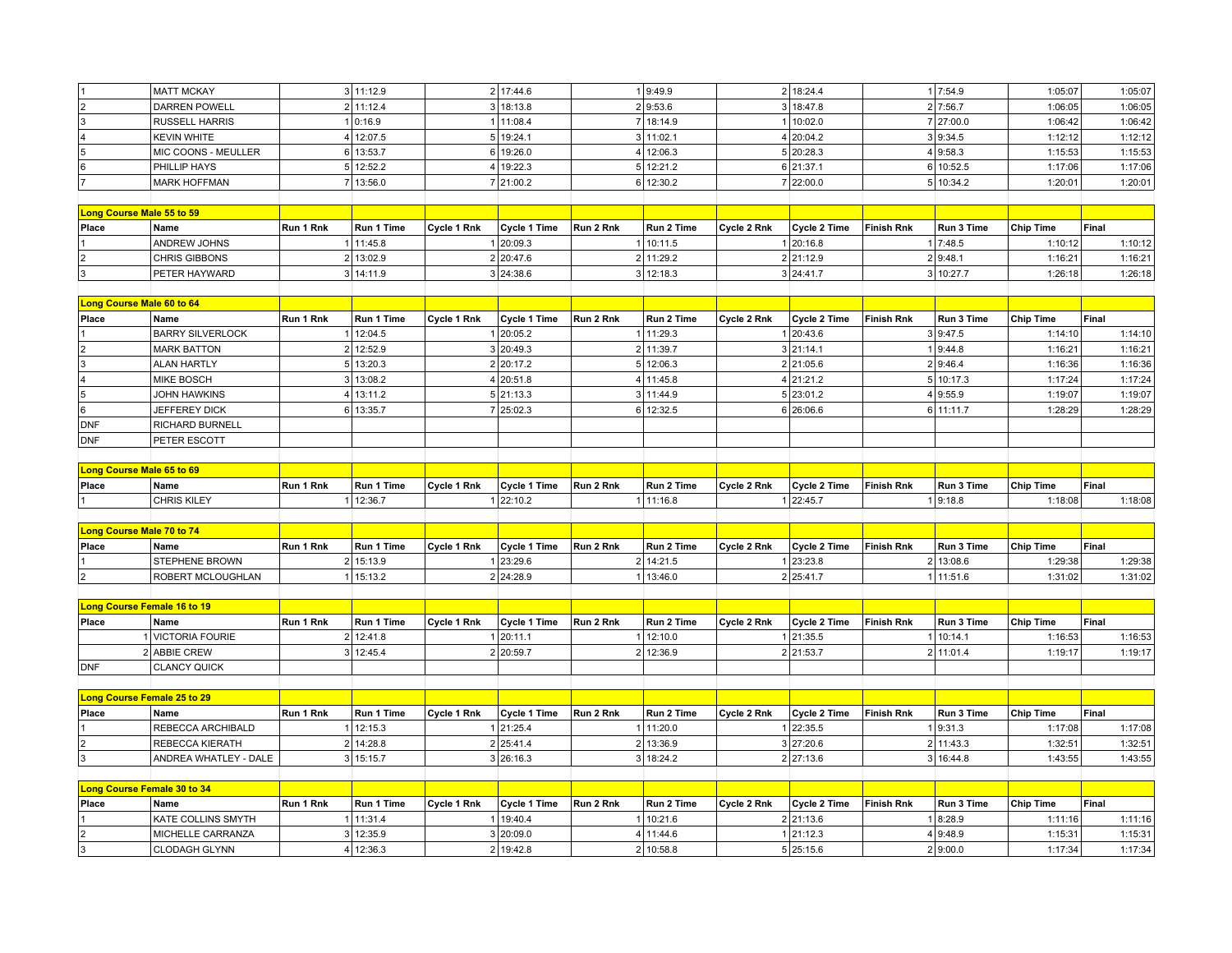| 5<br>5 13:51.8<br>5 11:53.4<br>5 14:57.6<br>5 23:36.3<br>3 23:48.2<br>1:28:08<br>1:28:08<br>SARAH THORPE<br>Long Course Female 35 to 39<br>Place<br>Run 2 Rnk<br>Cycle 2 Rnk<br><b>Finish Rnk</b><br><b>Chip Time</b><br>Name<br>Run 1 Rnk<br>Run 1 Time<br>Cycle 1 Rnk<br>Cycle 1 Time<br>Run 2 Time<br>Cycle 2 Time<br>Run 3 Time<br>Final<br><b>EMMA MOON</b><br>12:29.3<br>1 20:59.6<br>1 11:10.2<br>2 22:11.3<br>19:13.6<br>1:16:04<br>$\mathbf{1}$<br>1:16:04<br>2 13:47.0<br>2 21:15.1<br>2 11:40.4<br>1 21:42.2<br>2 9:33.4<br>1:17:58<br>$\overline{2}$<br><b>MORGAN MARSH</b><br>1:17:58<br>$\overline{\mathbf{3}}$<br>3 14:10.0<br>3 13:23.0<br>3 25:09.6<br>3 11:13.0<br>1:28:03<br>3 24:06.7<br>1:28:03<br>INGRID ESPINOZA<br>Long Course Female 40 to 44<br>Place<br>Run 1 Rnk<br>Cycle 1 Rnk<br>Cycle 1 Time<br>Run 2 Rnk<br>Run 2 Time<br>Cycle 2 Rnk<br>Cycle 2 Time<br><b>Finish Rnk</b><br>Run 3 Time<br><b>Chip Time</b><br>Final<br>Name<br>Run 1 Time<br>JODIE WOOD<br>12:46.2<br>2 21:07.2<br>1 11:25.5<br>2 22:07.8<br>19:31.9<br>1:16:59<br>1:16:59<br>$\mathbf{1}$<br>$\overline{\mathbf{2}}$<br>2<br>12:55.6<br>2 12:15.6<br>1 22:02.7<br>2 10:27.7<br><b>KIRSTEN HILL</b><br>1 20:54.7<br>1:18:37<br>1:18:37<br>$\overline{\mathbf{3}}$<br>3 12:32.0<br>3 23:13.4<br>1:23:39<br>$\mathbf{3}$<br>14:13.2<br>4 23:10.2<br>10:30.2<br>1:23:39<br>ZENA COFFEY<br>3<br>$\vert$ 4<br>4 14:27.3<br>3 23:03.5<br>4 12:59.9<br>4 24:43.8<br>4 11:14.3<br>1:26:29<br><b>SALLY PILBEAM</b><br>1:26:29<br>$\overline{5}$<br>5 14:29.6<br>6 25:14.3<br>5 15:06.8<br>5 25:50.6<br>5 13:54.1<br>1:34:36<br>JULIE BLIGHT - HENFEY<br>1:34:36<br>6<br>MAIJA HIRVENSALO<br>6 15:39.6<br>5 24:37.8<br>6 16:31.9<br>6 26:04.7<br>6 15:32.1<br>1:38:26<br>1:38:26<br>Long Course Female 45 to 49<br>Place<br>Name<br>Run 1 Rnk<br>Run 1 Time<br>Cycle 1 Rnk<br>Cycle 1 Time<br>Run 2 Rnk<br>Run 2 Time<br>Cycle 2 Rnk<br>Cycle 2 Time<br><b>Finish Rnk</b><br>Run 3 Time<br><b>Chip Time</b><br>Final<br>2 13:14.1<br>1:16:59<br><b>JENNY SULLIVAN</b><br>1 21:04.0<br>3 11:48.0<br>1 21:17.4<br>2 9:35.3<br>1:16:59<br>$\overline{\mathbf{c}}$<br>JODY BROWNLEY<br>1 12:45.7<br>3 22:16.9<br>1 10:49.8<br>3 23:25.0<br>1 8:37.1<br>1:17:55<br>1:17:55<br>3 13:58.7<br>2 22:08.2<br>2 11:47.0<br>2 23:20.4<br>3 9:42.6<br>1:20:57<br>ANGELA ARBUCKLE<br>1:20:57<br>4<br>4 12:43.6<br>1:28:26<br>4 14:12.5<br>4 25:15.0<br>4 25:16.3<br>10:58.7<br>1:28:26<br>LILLIAN FLOCKENHAUS<br>$\sqrt{5}$<br>6 17:38.8<br>5 27:12.7<br>6 16:34.8<br>6 14:48.8<br>1:44:35<br><b>JENNY WATSON</b><br>5 28:19.4<br>1:44:35<br>$\overline{6}$<br>1:44:59<br><b>RUTH PHILLIPS</b><br>5 16:53.9<br>6 28:17.1<br>5 15:53.4<br>6 29:11.1<br>5 14:43.6<br>1:44:59<br>Long Course Female 50 to 54<br>Place<br>Run 1 Rnk<br>Run 1 Time<br>Cycle 1 Rnk<br>Cycle 1 Time<br>Run 2 Rnk<br>Run 2 Time<br>Cycle 2 Rnk<br>Cycle 2 Time<br><b>Finish Rnk</b><br>Run 3 Time<br><b>Chip Time</b><br>Final<br>Name<br>2 13:47.9<br>1 22:21.6<br>3 12:51.8<br>1 23:24.9<br>1:23:52<br>PIP LAUFMAN<br>3 11:25.2<br>1:23:52<br>$\overline{2}$<br>SUE SCOTT<br>$\overline{3}$<br>14:28.1<br>3 24:49.1<br>2 12:38.7<br>3 25:10.1<br>10:24.3<br>1:27:30<br>1:27:30<br>$\sqrt{3}$<br>1 12:24.4<br>1 13:44.5<br>4 25:45.9<br>10:46.8<br>1:28:29<br><b>KERIN THOMPSON</b><br>4 25:46.8<br>1:28:29<br>$\overline{2}$<br>$\vert$ 4<br>4 15:32.5<br>2 24:47.8<br>4 14:57.8<br>4 13:36.9<br>1:33:25<br><b>TARN ANDERSON</b><br>2 24:30.0<br>1:33:25<br>Long Course Female 55 to 59<br>Place<br>Run 1 Rnk<br>Run 1 Time<br>Cycle 1 Rnk<br>Cycle 1 Time<br>Run 2 Rnk<br>Run 2 Time<br>Cycle 2 Rnk<br>Cycle 2 Time<br><b>Finish Rnk</b><br>Run 3 Time<br><b>Chip Time</b><br>Final<br>Name<br>SHERRY COONS - MEULLEF<br>2 14:42.0<br>1 23:12.6<br>3 13:33.9<br>1 24:28.1<br>1 11:26.8<br>1:27:24<br>1:27:24<br>$\overline{c}$<br>3 15:02.1<br>2 24:31.6<br>2 13:17.2<br>2 24:49.6<br>1:29:33<br>JANE DAVIS<br>2 11:52.6<br>1:29:33<br>$\overline{3}$<br><b>KIM CHANDLER</b><br>14:00.4<br>3 25:32.3<br>1 13:13.2<br>3 27:54.6<br>3 13:26.9<br>1:34:08<br>1:34:08<br>Long Course Female 60 to 64<br>Place<br>Name<br>Run 1 Rnk<br>Run 1 Time<br>Cycle 1 Rnk<br>Cycle 1 Time<br>Run 2 Rnk<br>Run 2 Time<br>Cycle 2 Rnk<br>Cycle 2 Time<br><b>Finish Rnk</b><br>Run 3 Time<br><b>Chip Time</b><br>Final<br><b>NOELENE TREEN</b><br>17:34.9<br>1:50:52<br>1 31:39.3<br>1 16:59.8<br>1 29:04.1<br>15:33.7<br>1:50:52<br>Long CourseFemale 70 to 74<br>Name<br>Run 1 Rnk<br>Run 1 Time<br>Cycle 1 Rnk<br>Cycle 1 Time<br>Run 2 Rnk<br>Run 2 Time<br>Cycle 2 Rnk<br>Cycle 2 Time<br><b>Finish Rnk</b><br>Run 3 Time<br><b>Chip Time</b><br>Final<br>Place<br>2:23:12<br><b>JENNI BERG</b><br>1 21:41.9<br>1 34:45.9<br>1 23:56.8<br>1 38:15.8<br>2:23:12<br>1 24:31.3<br>Short Course Male 13 to 15<br>Name<br>Run 1 Rnk<br>Run 1 Time<br>Cycle 1 Rnk<br>Cycle 1 Time<br><b>Finish Rnk</b><br>Run 3 Time<br><b>Chip Time</b><br>Final<br>1 10:46.7<br>2 19:23.0<br>1 7:17.2<br>37:27.0<br><b>JOSH NEERVROT</b><br>37:27.0 |       | <b>KIM SOLOMONS</b> | 2 12:26.6 | 4 23:18.2 | 3 11:38.7 | 4 24:45.3 | 3 9:35.5 | 1:21:45 | 1:21:45 |
|--------------------------------------------------------------------------------------------------------------------------------------------------------------------------------------------------------------------------------------------------------------------------------------------------------------------------------------------------------------------------------------------------------------------------------------------------------------------------------------------------------------------------------------------------------------------------------------------------------------------------------------------------------------------------------------------------------------------------------------------------------------------------------------------------------------------------------------------------------------------------------------------------------------------------------------------------------------------------------------------------------------------------------------------------------------------------------------------------------------------------------------------------------------------------------------------------------------------------------------------------------------------------------------------------------------------------------------------------------------------------------------------------------------------------------------------------------------------------------------------------------------------------------------------------------------------------------------------------------------------------------------------------------------------------------------------------------------------------------------------------------------------------------------------------------------------------------------------------------------------------------------------------------------------------------------------------------------------------------------------------------------------------------------------------------------------------------------------------------------------------------------------------------------------------------------------------------------------------------------------------------------------------------------------------------------------------------------------------------------------------------------------------------------------------------------------------------------------------------------------------------------------------------------------------------------------------------------------------------------------------------------------------------------------------------------------------------------------------------------------------------------------------------------------------------------------------------------------------------------------------------------------------------------------------------------------------------------------------------------------------------------------------------------------------------------------------------------------------------------------------------------------------------------------------------------------------------------------------------------------------------------------------------------------------------------------------------------------------------------------------------------------------------------------------------------------------------------------------------------------------------------------------------------------------------------------------------------------------------------------------------------------------------------------------------------------------------------------------------------------------------------------------------------------------------------------------------------------------------------------------------------------------------------------------------------------------------------------------------------------------------------------------------------------------------------------------------------------------------------------------------------------------------------------------------------------------------------------------------------------------------------------------------------------------------------------------------------------------------------------------------------------------------------------------------------------------------------------------------------------------------------------------------------------------------------------------------------------------------------------------------------------------------------------------------------------------------------------------------------------------------------------------------------------------------------------------------------------------------------------------------------------------------------------------------------------------------------------------------------------------------------------------------------------------------------------------|-------|---------------------|-----------|-----------|-----------|-----------|----------|---------|---------|
|                                                                                                                                                                                                                                                                                                                                                                                                                                                                                                                                                                                                                                                                                                                                                                                                                                                                                                                                                                                                                                                                                                                                                                                                                                                                                                                                                                                                                                                                                                                                                                                                                                                                                                                                                                                                                                                                                                                                                                                                                                                                                                                                                                                                                                                                                                                                                                                                                                                                                                                                                                                                                                                                                                                                                                                                                                                                                                                                                                                                                                                                                                                                                                                                                                                                                                                                                                                                                                                                                                                                                                                                                                                                                                                                                                                                                                                                                                                                                                                                                                                                                                                                                                                                                                                                                                                                                                                                                                                                                                                                                                                                                                                                                                                                                                                                                                                                                                                                                                                                                                                                          |       |                     |           |           |           |           |          |         |         |
|                                                                                                                                                                                                                                                                                                                                                                                                                                                                                                                                                                                                                                                                                                                                                                                                                                                                                                                                                                                                                                                                                                                                                                                                                                                                                                                                                                                                                                                                                                                                                                                                                                                                                                                                                                                                                                                                                                                                                                                                                                                                                                                                                                                                                                                                                                                                                                                                                                                                                                                                                                                                                                                                                                                                                                                                                                                                                                                                                                                                                                                                                                                                                                                                                                                                                                                                                                                                                                                                                                                                                                                                                                                                                                                                                                                                                                                                                                                                                                                                                                                                                                                                                                                                                                                                                                                                                                                                                                                                                                                                                                                                                                                                                                                                                                                                                                                                                                                                                                                                                                                                          |       |                     |           |           |           |           |          |         |         |
|                                                                                                                                                                                                                                                                                                                                                                                                                                                                                                                                                                                                                                                                                                                                                                                                                                                                                                                                                                                                                                                                                                                                                                                                                                                                                                                                                                                                                                                                                                                                                                                                                                                                                                                                                                                                                                                                                                                                                                                                                                                                                                                                                                                                                                                                                                                                                                                                                                                                                                                                                                                                                                                                                                                                                                                                                                                                                                                                                                                                                                                                                                                                                                                                                                                                                                                                                                                                                                                                                                                                                                                                                                                                                                                                                                                                                                                                                                                                                                                                                                                                                                                                                                                                                                                                                                                                                                                                                                                                                                                                                                                                                                                                                                                                                                                                                                                                                                                                                                                                                                                                          |       |                     |           |           |           |           |          |         |         |
|                                                                                                                                                                                                                                                                                                                                                                                                                                                                                                                                                                                                                                                                                                                                                                                                                                                                                                                                                                                                                                                                                                                                                                                                                                                                                                                                                                                                                                                                                                                                                                                                                                                                                                                                                                                                                                                                                                                                                                                                                                                                                                                                                                                                                                                                                                                                                                                                                                                                                                                                                                                                                                                                                                                                                                                                                                                                                                                                                                                                                                                                                                                                                                                                                                                                                                                                                                                                                                                                                                                                                                                                                                                                                                                                                                                                                                                                                                                                                                                                                                                                                                                                                                                                                                                                                                                                                                                                                                                                                                                                                                                                                                                                                                                                                                                                                                                                                                                                                                                                                                                                          |       |                     |           |           |           |           |          |         |         |
|                                                                                                                                                                                                                                                                                                                                                                                                                                                                                                                                                                                                                                                                                                                                                                                                                                                                                                                                                                                                                                                                                                                                                                                                                                                                                                                                                                                                                                                                                                                                                                                                                                                                                                                                                                                                                                                                                                                                                                                                                                                                                                                                                                                                                                                                                                                                                                                                                                                                                                                                                                                                                                                                                                                                                                                                                                                                                                                                                                                                                                                                                                                                                                                                                                                                                                                                                                                                                                                                                                                                                                                                                                                                                                                                                                                                                                                                                                                                                                                                                                                                                                                                                                                                                                                                                                                                                                                                                                                                                                                                                                                                                                                                                                                                                                                                                                                                                                                                                                                                                                                                          |       |                     |           |           |           |           |          |         |         |
|                                                                                                                                                                                                                                                                                                                                                                                                                                                                                                                                                                                                                                                                                                                                                                                                                                                                                                                                                                                                                                                                                                                                                                                                                                                                                                                                                                                                                                                                                                                                                                                                                                                                                                                                                                                                                                                                                                                                                                                                                                                                                                                                                                                                                                                                                                                                                                                                                                                                                                                                                                                                                                                                                                                                                                                                                                                                                                                                                                                                                                                                                                                                                                                                                                                                                                                                                                                                                                                                                                                                                                                                                                                                                                                                                                                                                                                                                                                                                                                                                                                                                                                                                                                                                                                                                                                                                                                                                                                                                                                                                                                                                                                                                                                                                                                                                                                                                                                                                                                                                                                                          |       |                     |           |           |           |           |          |         |         |
|                                                                                                                                                                                                                                                                                                                                                                                                                                                                                                                                                                                                                                                                                                                                                                                                                                                                                                                                                                                                                                                                                                                                                                                                                                                                                                                                                                                                                                                                                                                                                                                                                                                                                                                                                                                                                                                                                                                                                                                                                                                                                                                                                                                                                                                                                                                                                                                                                                                                                                                                                                                                                                                                                                                                                                                                                                                                                                                                                                                                                                                                                                                                                                                                                                                                                                                                                                                                                                                                                                                                                                                                                                                                                                                                                                                                                                                                                                                                                                                                                                                                                                                                                                                                                                                                                                                                                                                                                                                                                                                                                                                                                                                                                                                                                                                                                                                                                                                                                                                                                                                                          |       |                     |           |           |           |           |          |         |         |
|                                                                                                                                                                                                                                                                                                                                                                                                                                                                                                                                                                                                                                                                                                                                                                                                                                                                                                                                                                                                                                                                                                                                                                                                                                                                                                                                                                                                                                                                                                                                                                                                                                                                                                                                                                                                                                                                                                                                                                                                                                                                                                                                                                                                                                                                                                                                                                                                                                                                                                                                                                                                                                                                                                                                                                                                                                                                                                                                                                                                                                                                                                                                                                                                                                                                                                                                                                                                                                                                                                                                                                                                                                                                                                                                                                                                                                                                                                                                                                                                                                                                                                                                                                                                                                                                                                                                                                                                                                                                                                                                                                                                                                                                                                                                                                                                                                                                                                                                                                                                                                                                          |       |                     |           |           |           |           |          |         |         |
|                                                                                                                                                                                                                                                                                                                                                                                                                                                                                                                                                                                                                                                                                                                                                                                                                                                                                                                                                                                                                                                                                                                                                                                                                                                                                                                                                                                                                                                                                                                                                                                                                                                                                                                                                                                                                                                                                                                                                                                                                                                                                                                                                                                                                                                                                                                                                                                                                                                                                                                                                                                                                                                                                                                                                                                                                                                                                                                                                                                                                                                                                                                                                                                                                                                                                                                                                                                                                                                                                                                                                                                                                                                                                                                                                                                                                                                                                                                                                                                                                                                                                                                                                                                                                                                                                                                                                                                                                                                                                                                                                                                                                                                                                                                                                                                                                                                                                                                                                                                                                                                                          |       |                     |           |           |           |           |          |         |         |
|                                                                                                                                                                                                                                                                                                                                                                                                                                                                                                                                                                                                                                                                                                                                                                                                                                                                                                                                                                                                                                                                                                                                                                                                                                                                                                                                                                                                                                                                                                                                                                                                                                                                                                                                                                                                                                                                                                                                                                                                                                                                                                                                                                                                                                                                                                                                                                                                                                                                                                                                                                                                                                                                                                                                                                                                                                                                                                                                                                                                                                                                                                                                                                                                                                                                                                                                                                                                                                                                                                                                                                                                                                                                                                                                                                                                                                                                                                                                                                                                                                                                                                                                                                                                                                                                                                                                                                                                                                                                                                                                                                                                                                                                                                                                                                                                                                                                                                                                                                                                                                                                          |       |                     |           |           |           |           |          |         |         |
|                                                                                                                                                                                                                                                                                                                                                                                                                                                                                                                                                                                                                                                                                                                                                                                                                                                                                                                                                                                                                                                                                                                                                                                                                                                                                                                                                                                                                                                                                                                                                                                                                                                                                                                                                                                                                                                                                                                                                                                                                                                                                                                                                                                                                                                                                                                                                                                                                                                                                                                                                                                                                                                                                                                                                                                                                                                                                                                                                                                                                                                                                                                                                                                                                                                                                                                                                                                                                                                                                                                                                                                                                                                                                                                                                                                                                                                                                                                                                                                                                                                                                                                                                                                                                                                                                                                                                                                                                                                                                                                                                                                                                                                                                                                                                                                                                                                                                                                                                                                                                                                                          |       |                     |           |           |           |           |          |         |         |
|                                                                                                                                                                                                                                                                                                                                                                                                                                                                                                                                                                                                                                                                                                                                                                                                                                                                                                                                                                                                                                                                                                                                                                                                                                                                                                                                                                                                                                                                                                                                                                                                                                                                                                                                                                                                                                                                                                                                                                                                                                                                                                                                                                                                                                                                                                                                                                                                                                                                                                                                                                                                                                                                                                                                                                                                                                                                                                                                                                                                                                                                                                                                                                                                                                                                                                                                                                                                                                                                                                                                                                                                                                                                                                                                                                                                                                                                                                                                                                                                                                                                                                                                                                                                                                                                                                                                                                                                                                                                                                                                                                                                                                                                                                                                                                                                                                                                                                                                                                                                                                                                          |       |                     |           |           |           |           |          |         |         |
|                                                                                                                                                                                                                                                                                                                                                                                                                                                                                                                                                                                                                                                                                                                                                                                                                                                                                                                                                                                                                                                                                                                                                                                                                                                                                                                                                                                                                                                                                                                                                                                                                                                                                                                                                                                                                                                                                                                                                                                                                                                                                                                                                                                                                                                                                                                                                                                                                                                                                                                                                                                                                                                                                                                                                                                                                                                                                                                                                                                                                                                                                                                                                                                                                                                                                                                                                                                                                                                                                                                                                                                                                                                                                                                                                                                                                                                                                                                                                                                                                                                                                                                                                                                                                                                                                                                                                                                                                                                                                                                                                                                                                                                                                                                                                                                                                                                                                                                                                                                                                                                                          |       |                     |           |           |           |           |          |         |         |
|                                                                                                                                                                                                                                                                                                                                                                                                                                                                                                                                                                                                                                                                                                                                                                                                                                                                                                                                                                                                                                                                                                                                                                                                                                                                                                                                                                                                                                                                                                                                                                                                                                                                                                                                                                                                                                                                                                                                                                                                                                                                                                                                                                                                                                                                                                                                                                                                                                                                                                                                                                                                                                                                                                                                                                                                                                                                                                                                                                                                                                                                                                                                                                                                                                                                                                                                                                                                                                                                                                                                                                                                                                                                                                                                                                                                                                                                                                                                                                                                                                                                                                                                                                                                                                                                                                                                                                                                                                                                                                                                                                                                                                                                                                                                                                                                                                                                                                                                                                                                                                                                          |       |                     |           |           |           |           |          |         |         |
|                                                                                                                                                                                                                                                                                                                                                                                                                                                                                                                                                                                                                                                                                                                                                                                                                                                                                                                                                                                                                                                                                                                                                                                                                                                                                                                                                                                                                                                                                                                                                                                                                                                                                                                                                                                                                                                                                                                                                                                                                                                                                                                                                                                                                                                                                                                                                                                                                                                                                                                                                                                                                                                                                                                                                                                                                                                                                                                                                                                                                                                                                                                                                                                                                                                                                                                                                                                                                                                                                                                                                                                                                                                                                                                                                                                                                                                                                                                                                                                                                                                                                                                                                                                                                                                                                                                                                                                                                                                                                                                                                                                                                                                                                                                                                                                                                                                                                                                                                                                                                                                                          |       |                     |           |           |           |           |          |         |         |
|                                                                                                                                                                                                                                                                                                                                                                                                                                                                                                                                                                                                                                                                                                                                                                                                                                                                                                                                                                                                                                                                                                                                                                                                                                                                                                                                                                                                                                                                                                                                                                                                                                                                                                                                                                                                                                                                                                                                                                                                                                                                                                                                                                                                                                                                                                                                                                                                                                                                                                                                                                                                                                                                                                                                                                                                                                                                                                                                                                                                                                                                                                                                                                                                                                                                                                                                                                                                                                                                                                                                                                                                                                                                                                                                                                                                                                                                                                                                                                                                                                                                                                                                                                                                                                                                                                                                                                                                                                                                                                                                                                                                                                                                                                                                                                                                                                                                                                                                                                                                                                                                          |       |                     |           |           |           |           |          |         |         |
|                                                                                                                                                                                                                                                                                                                                                                                                                                                                                                                                                                                                                                                                                                                                                                                                                                                                                                                                                                                                                                                                                                                                                                                                                                                                                                                                                                                                                                                                                                                                                                                                                                                                                                                                                                                                                                                                                                                                                                                                                                                                                                                                                                                                                                                                                                                                                                                                                                                                                                                                                                                                                                                                                                                                                                                                                                                                                                                                                                                                                                                                                                                                                                                                                                                                                                                                                                                                                                                                                                                                                                                                                                                                                                                                                                                                                                                                                                                                                                                                                                                                                                                                                                                                                                                                                                                                                                                                                                                                                                                                                                                                                                                                                                                                                                                                                                                                                                                                                                                                                                                                          |       |                     |           |           |           |           |          |         |         |
|                                                                                                                                                                                                                                                                                                                                                                                                                                                                                                                                                                                                                                                                                                                                                                                                                                                                                                                                                                                                                                                                                                                                                                                                                                                                                                                                                                                                                                                                                                                                                                                                                                                                                                                                                                                                                                                                                                                                                                                                                                                                                                                                                                                                                                                                                                                                                                                                                                                                                                                                                                                                                                                                                                                                                                                                                                                                                                                                                                                                                                                                                                                                                                                                                                                                                                                                                                                                                                                                                                                                                                                                                                                                                                                                                                                                                                                                                                                                                                                                                                                                                                                                                                                                                                                                                                                                                                                                                                                                                                                                                                                                                                                                                                                                                                                                                                                                                                                                                                                                                                                                          |       |                     |           |           |           |           |          |         |         |
|                                                                                                                                                                                                                                                                                                                                                                                                                                                                                                                                                                                                                                                                                                                                                                                                                                                                                                                                                                                                                                                                                                                                                                                                                                                                                                                                                                                                                                                                                                                                                                                                                                                                                                                                                                                                                                                                                                                                                                                                                                                                                                                                                                                                                                                                                                                                                                                                                                                                                                                                                                                                                                                                                                                                                                                                                                                                                                                                                                                                                                                                                                                                                                                                                                                                                                                                                                                                                                                                                                                                                                                                                                                                                                                                                                                                                                                                                                                                                                                                                                                                                                                                                                                                                                                                                                                                                                                                                                                                                                                                                                                                                                                                                                                                                                                                                                                                                                                                                                                                                                                                          |       |                     |           |           |           |           |          |         |         |
|                                                                                                                                                                                                                                                                                                                                                                                                                                                                                                                                                                                                                                                                                                                                                                                                                                                                                                                                                                                                                                                                                                                                                                                                                                                                                                                                                                                                                                                                                                                                                                                                                                                                                                                                                                                                                                                                                                                                                                                                                                                                                                                                                                                                                                                                                                                                                                                                                                                                                                                                                                                                                                                                                                                                                                                                                                                                                                                                                                                                                                                                                                                                                                                                                                                                                                                                                                                                                                                                                                                                                                                                                                                                                                                                                                                                                                                                                                                                                                                                                                                                                                                                                                                                                                                                                                                                                                                                                                                                                                                                                                                                                                                                                                                                                                                                                                                                                                                                                                                                                                                                          |       |                     |           |           |           |           |          |         |         |
|                                                                                                                                                                                                                                                                                                                                                                                                                                                                                                                                                                                                                                                                                                                                                                                                                                                                                                                                                                                                                                                                                                                                                                                                                                                                                                                                                                                                                                                                                                                                                                                                                                                                                                                                                                                                                                                                                                                                                                                                                                                                                                                                                                                                                                                                                                                                                                                                                                                                                                                                                                                                                                                                                                                                                                                                                                                                                                                                                                                                                                                                                                                                                                                                                                                                                                                                                                                                                                                                                                                                                                                                                                                                                                                                                                                                                                                                                                                                                                                                                                                                                                                                                                                                                                                                                                                                                                                                                                                                                                                                                                                                                                                                                                                                                                                                                                                                                                                                                                                                                                                                          |       |                     |           |           |           |           |          |         |         |
|                                                                                                                                                                                                                                                                                                                                                                                                                                                                                                                                                                                                                                                                                                                                                                                                                                                                                                                                                                                                                                                                                                                                                                                                                                                                                                                                                                                                                                                                                                                                                                                                                                                                                                                                                                                                                                                                                                                                                                                                                                                                                                                                                                                                                                                                                                                                                                                                                                                                                                                                                                                                                                                                                                                                                                                                                                                                                                                                                                                                                                                                                                                                                                                                                                                                                                                                                                                                                                                                                                                                                                                                                                                                                                                                                                                                                                                                                                                                                                                                                                                                                                                                                                                                                                                                                                                                                                                                                                                                                                                                                                                                                                                                                                                                                                                                                                                                                                                                                                                                                                                                          |       |                     |           |           |           |           |          |         |         |
|                                                                                                                                                                                                                                                                                                                                                                                                                                                                                                                                                                                                                                                                                                                                                                                                                                                                                                                                                                                                                                                                                                                                                                                                                                                                                                                                                                                                                                                                                                                                                                                                                                                                                                                                                                                                                                                                                                                                                                                                                                                                                                                                                                                                                                                                                                                                                                                                                                                                                                                                                                                                                                                                                                                                                                                                                                                                                                                                                                                                                                                                                                                                                                                                                                                                                                                                                                                                                                                                                                                                                                                                                                                                                                                                                                                                                                                                                                                                                                                                                                                                                                                                                                                                                                                                                                                                                                                                                                                                                                                                                                                                                                                                                                                                                                                                                                                                                                                                                                                                                                                                          |       |                     |           |           |           |           |          |         |         |
|                                                                                                                                                                                                                                                                                                                                                                                                                                                                                                                                                                                                                                                                                                                                                                                                                                                                                                                                                                                                                                                                                                                                                                                                                                                                                                                                                                                                                                                                                                                                                                                                                                                                                                                                                                                                                                                                                                                                                                                                                                                                                                                                                                                                                                                                                                                                                                                                                                                                                                                                                                                                                                                                                                                                                                                                                                                                                                                                                                                                                                                                                                                                                                                                                                                                                                                                                                                                                                                                                                                                                                                                                                                                                                                                                                                                                                                                                                                                                                                                                                                                                                                                                                                                                                                                                                                                                                                                                                                                                                                                                                                                                                                                                                                                                                                                                                                                                                                                                                                                                                                                          |       |                     |           |           |           |           |          |         |         |
|                                                                                                                                                                                                                                                                                                                                                                                                                                                                                                                                                                                                                                                                                                                                                                                                                                                                                                                                                                                                                                                                                                                                                                                                                                                                                                                                                                                                                                                                                                                                                                                                                                                                                                                                                                                                                                                                                                                                                                                                                                                                                                                                                                                                                                                                                                                                                                                                                                                                                                                                                                                                                                                                                                                                                                                                                                                                                                                                                                                                                                                                                                                                                                                                                                                                                                                                                                                                                                                                                                                                                                                                                                                                                                                                                                                                                                                                                                                                                                                                                                                                                                                                                                                                                                                                                                                                                                                                                                                                                                                                                                                                                                                                                                                                                                                                                                                                                                                                                                                                                                                                          |       |                     |           |           |           |           |          |         |         |
|                                                                                                                                                                                                                                                                                                                                                                                                                                                                                                                                                                                                                                                                                                                                                                                                                                                                                                                                                                                                                                                                                                                                                                                                                                                                                                                                                                                                                                                                                                                                                                                                                                                                                                                                                                                                                                                                                                                                                                                                                                                                                                                                                                                                                                                                                                                                                                                                                                                                                                                                                                                                                                                                                                                                                                                                                                                                                                                                                                                                                                                                                                                                                                                                                                                                                                                                                                                                                                                                                                                                                                                                                                                                                                                                                                                                                                                                                                                                                                                                                                                                                                                                                                                                                                                                                                                                                                                                                                                                                                                                                                                                                                                                                                                                                                                                                                                                                                                                                                                                                                                                          |       |                     |           |           |           |           |          |         |         |
|                                                                                                                                                                                                                                                                                                                                                                                                                                                                                                                                                                                                                                                                                                                                                                                                                                                                                                                                                                                                                                                                                                                                                                                                                                                                                                                                                                                                                                                                                                                                                                                                                                                                                                                                                                                                                                                                                                                                                                                                                                                                                                                                                                                                                                                                                                                                                                                                                                                                                                                                                                                                                                                                                                                                                                                                                                                                                                                                                                                                                                                                                                                                                                                                                                                                                                                                                                                                                                                                                                                                                                                                                                                                                                                                                                                                                                                                                                                                                                                                                                                                                                                                                                                                                                                                                                                                                                                                                                                                                                                                                                                                                                                                                                                                                                                                                                                                                                                                                                                                                                                                          |       |                     |           |           |           |           |          |         |         |
|                                                                                                                                                                                                                                                                                                                                                                                                                                                                                                                                                                                                                                                                                                                                                                                                                                                                                                                                                                                                                                                                                                                                                                                                                                                                                                                                                                                                                                                                                                                                                                                                                                                                                                                                                                                                                                                                                                                                                                                                                                                                                                                                                                                                                                                                                                                                                                                                                                                                                                                                                                                                                                                                                                                                                                                                                                                                                                                                                                                                                                                                                                                                                                                                                                                                                                                                                                                                                                                                                                                                                                                                                                                                                                                                                                                                                                                                                                                                                                                                                                                                                                                                                                                                                                                                                                                                                                                                                                                                                                                                                                                                                                                                                                                                                                                                                                                                                                                                                                                                                                                                          |       |                     |           |           |           |           |          |         |         |
|                                                                                                                                                                                                                                                                                                                                                                                                                                                                                                                                                                                                                                                                                                                                                                                                                                                                                                                                                                                                                                                                                                                                                                                                                                                                                                                                                                                                                                                                                                                                                                                                                                                                                                                                                                                                                                                                                                                                                                                                                                                                                                                                                                                                                                                                                                                                                                                                                                                                                                                                                                                                                                                                                                                                                                                                                                                                                                                                                                                                                                                                                                                                                                                                                                                                                                                                                                                                                                                                                                                                                                                                                                                                                                                                                                                                                                                                                                                                                                                                                                                                                                                                                                                                                                                                                                                                                                                                                                                                                                                                                                                                                                                                                                                                                                                                                                                                                                                                                                                                                                                                          |       |                     |           |           |           |           |          |         |         |
|                                                                                                                                                                                                                                                                                                                                                                                                                                                                                                                                                                                                                                                                                                                                                                                                                                                                                                                                                                                                                                                                                                                                                                                                                                                                                                                                                                                                                                                                                                                                                                                                                                                                                                                                                                                                                                                                                                                                                                                                                                                                                                                                                                                                                                                                                                                                                                                                                                                                                                                                                                                                                                                                                                                                                                                                                                                                                                                                                                                                                                                                                                                                                                                                                                                                                                                                                                                                                                                                                                                                                                                                                                                                                                                                                                                                                                                                                                                                                                                                                                                                                                                                                                                                                                                                                                                                                                                                                                                                                                                                                                                                                                                                                                                                                                                                                                                                                                                                                                                                                                                                          |       |                     |           |           |           |           |          |         |         |
|                                                                                                                                                                                                                                                                                                                                                                                                                                                                                                                                                                                                                                                                                                                                                                                                                                                                                                                                                                                                                                                                                                                                                                                                                                                                                                                                                                                                                                                                                                                                                                                                                                                                                                                                                                                                                                                                                                                                                                                                                                                                                                                                                                                                                                                                                                                                                                                                                                                                                                                                                                                                                                                                                                                                                                                                                                                                                                                                                                                                                                                                                                                                                                                                                                                                                                                                                                                                                                                                                                                                                                                                                                                                                                                                                                                                                                                                                                                                                                                                                                                                                                                                                                                                                                                                                                                                                                                                                                                                                                                                                                                                                                                                                                                                                                                                                                                                                                                                                                                                                                                                          |       |                     |           |           |           |           |          |         |         |
|                                                                                                                                                                                                                                                                                                                                                                                                                                                                                                                                                                                                                                                                                                                                                                                                                                                                                                                                                                                                                                                                                                                                                                                                                                                                                                                                                                                                                                                                                                                                                                                                                                                                                                                                                                                                                                                                                                                                                                                                                                                                                                                                                                                                                                                                                                                                                                                                                                                                                                                                                                                                                                                                                                                                                                                                                                                                                                                                                                                                                                                                                                                                                                                                                                                                                                                                                                                                                                                                                                                                                                                                                                                                                                                                                                                                                                                                                                                                                                                                                                                                                                                                                                                                                                                                                                                                                                                                                                                                                                                                                                                                                                                                                                                                                                                                                                                                                                                                                                                                                                                                          |       |                     |           |           |           |           |          |         |         |
|                                                                                                                                                                                                                                                                                                                                                                                                                                                                                                                                                                                                                                                                                                                                                                                                                                                                                                                                                                                                                                                                                                                                                                                                                                                                                                                                                                                                                                                                                                                                                                                                                                                                                                                                                                                                                                                                                                                                                                                                                                                                                                                                                                                                                                                                                                                                                                                                                                                                                                                                                                                                                                                                                                                                                                                                                                                                                                                                                                                                                                                                                                                                                                                                                                                                                                                                                                                                                                                                                                                                                                                                                                                                                                                                                                                                                                                                                                                                                                                                                                                                                                                                                                                                                                                                                                                                                                                                                                                                                                                                                                                                                                                                                                                                                                                                                                                                                                                                                                                                                                                                          |       |                     |           |           |           |           |          |         |         |
|                                                                                                                                                                                                                                                                                                                                                                                                                                                                                                                                                                                                                                                                                                                                                                                                                                                                                                                                                                                                                                                                                                                                                                                                                                                                                                                                                                                                                                                                                                                                                                                                                                                                                                                                                                                                                                                                                                                                                                                                                                                                                                                                                                                                                                                                                                                                                                                                                                                                                                                                                                                                                                                                                                                                                                                                                                                                                                                                                                                                                                                                                                                                                                                                                                                                                                                                                                                                                                                                                                                                                                                                                                                                                                                                                                                                                                                                                                                                                                                                                                                                                                                                                                                                                                                                                                                                                                                                                                                                                                                                                                                                                                                                                                                                                                                                                                                                                                                                                                                                                                                                          |       |                     |           |           |           |           |          |         |         |
|                                                                                                                                                                                                                                                                                                                                                                                                                                                                                                                                                                                                                                                                                                                                                                                                                                                                                                                                                                                                                                                                                                                                                                                                                                                                                                                                                                                                                                                                                                                                                                                                                                                                                                                                                                                                                                                                                                                                                                                                                                                                                                                                                                                                                                                                                                                                                                                                                                                                                                                                                                                                                                                                                                                                                                                                                                                                                                                                                                                                                                                                                                                                                                                                                                                                                                                                                                                                                                                                                                                                                                                                                                                                                                                                                                                                                                                                                                                                                                                                                                                                                                                                                                                                                                                                                                                                                                                                                                                                                                                                                                                                                                                                                                                                                                                                                                                                                                                                                                                                                                                                          |       |                     |           |           |           |           |          |         |         |
|                                                                                                                                                                                                                                                                                                                                                                                                                                                                                                                                                                                                                                                                                                                                                                                                                                                                                                                                                                                                                                                                                                                                                                                                                                                                                                                                                                                                                                                                                                                                                                                                                                                                                                                                                                                                                                                                                                                                                                                                                                                                                                                                                                                                                                                                                                                                                                                                                                                                                                                                                                                                                                                                                                                                                                                                                                                                                                                                                                                                                                                                                                                                                                                                                                                                                                                                                                                                                                                                                                                                                                                                                                                                                                                                                                                                                                                                                                                                                                                                                                                                                                                                                                                                                                                                                                                                                                                                                                                                                                                                                                                                                                                                                                                                                                                                                                                                                                                                                                                                                                                                          |       |                     |           |           |           |           |          |         |         |
|                                                                                                                                                                                                                                                                                                                                                                                                                                                                                                                                                                                                                                                                                                                                                                                                                                                                                                                                                                                                                                                                                                                                                                                                                                                                                                                                                                                                                                                                                                                                                                                                                                                                                                                                                                                                                                                                                                                                                                                                                                                                                                                                                                                                                                                                                                                                                                                                                                                                                                                                                                                                                                                                                                                                                                                                                                                                                                                                                                                                                                                                                                                                                                                                                                                                                                                                                                                                                                                                                                                                                                                                                                                                                                                                                                                                                                                                                                                                                                                                                                                                                                                                                                                                                                                                                                                                                                                                                                                                                                                                                                                                                                                                                                                                                                                                                                                                                                                                                                                                                                                                          |       |                     |           |           |           |           |          |         |         |
|                                                                                                                                                                                                                                                                                                                                                                                                                                                                                                                                                                                                                                                                                                                                                                                                                                                                                                                                                                                                                                                                                                                                                                                                                                                                                                                                                                                                                                                                                                                                                                                                                                                                                                                                                                                                                                                                                                                                                                                                                                                                                                                                                                                                                                                                                                                                                                                                                                                                                                                                                                                                                                                                                                                                                                                                                                                                                                                                                                                                                                                                                                                                                                                                                                                                                                                                                                                                                                                                                                                                                                                                                                                                                                                                                                                                                                                                                                                                                                                                                                                                                                                                                                                                                                                                                                                                                                                                                                                                                                                                                                                                                                                                                                                                                                                                                                                                                                                                                                                                                                                                          |       |                     |           |           |           |           |          |         |         |
|                                                                                                                                                                                                                                                                                                                                                                                                                                                                                                                                                                                                                                                                                                                                                                                                                                                                                                                                                                                                                                                                                                                                                                                                                                                                                                                                                                                                                                                                                                                                                                                                                                                                                                                                                                                                                                                                                                                                                                                                                                                                                                                                                                                                                                                                                                                                                                                                                                                                                                                                                                                                                                                                                                                                                                                                                                                                                                                                                                                                                                                                                                                                                                                                                                                                                                                                                                                                                                                                                                                                                                                                                                                                                                                                                                                                                                                                                                                                                                                                                                                                                                                                                                                                                                                                                                                                                                                                                                                                                                                                                                                                                                                                                                                                                                                                                                                                                                                                                                                                                                                                          |       |                     |           |           |           |           |          |         |         |
|                                                                                                                                                                                                                                                                                                                                                                                                                                                                                                                                                                                                                                                                                                                                                                                                                                                                                                                                                                                                                                                                                                                                                                                                                                                                                                                                                                                                                                                                                                                                                                                                                                                                                                                                                                                                                                                                                                                                                                                                                                                                                                                                                                                                                                                                                                                                                                                                                                                                                                                                                                                                                                                                                                                                                                                                                                                                                                                                                                                                                                                                                                                                                                                                                                                                                                                                                                                                                                                                                                                                                                                                                                                                                                                                                                                                                                                                                                                                                                                                                                                                                                                                                                                                                                                                                                                                                                                                                                                                                                                                                                                                                                                                                                                                                                                                                                                                                                                                                                                                                                                                          |       |                     |           |           |           |           |          |         |         |
|                                                                                                                                                                                                                                                                                                                                                                                                                                                                                                                                                                                                                                                                                                                                                                                                                                                                                                                                                                                                                                                                                                                                                                                                                                                                                                                                                                                                                                                                                                                                                                                                                                                                                                                                                                                                                                                                                                                                                                                                                                                                                                                                                                                                                                                                                                                                                                                                                                                                                                                                                                                                                                                                                                                                                                                                                                                                                                                                                                                                                                                                                                                                                                                                                                                                                                                                                                                                                                                                                                                                                                                                                                                                                                                                                                                                                                                                                                                                                                                                                                                                                                                                                                                                                                                                                                                                                                                                                                                                                                                                                                                                                                                                                                                                                                                                                                                                                                                                                                                                                                                                          |       |                     |           |           |           |           |          |         |         |
|                                                                                                                                                                                                                                                                                                                                                                                                                                                                                                                                                                                                                                                                                                                                                                                                                                                                                                                                                                                                                                                                                                                                                                                                                                                                                                                                                                                                                                                                                                                                                                                                                                                                                                                                                                                                                                                                                                                                                                                                                                                                                                                                                                                                                                                                                                                                                                                                                                                                                                                                                                                                                                                                                                                                                                                                                                                                                                                                                                                                                                                                                                                                                                                                                                                                                                                                                                                                                                                                                                                                                                                                                                                                                                                                                                                                                                                                                                                                                                                                                                                                                                                                                                                                                                                                                                                                                                                                                                                                                                                                                                                                                                                                                                                                                                                                                                                                                                                                                                                                                                                                          |       |                     |           |           |           |           |          |         |         |
|                                                                                                                                                                                                                                                                                                                                                                                                                                                                                                                                                                                                                                                                                                                                                                                                                                                                                                                                                                                                                                                                                                                                                                                                                                                                                                                                                                                                                                                                                                                                                                                                                                                                                                                                                                                                                                                                                                                                                                                                                                                                                                                                                                                                                                                                                                                                                                                                                                                                                                                                                                                                                                                                                                                                                                                                                                                                                                                                                                                                                                                                                                                                                                                                                                                                                                                                                                                                                                                                                                                                                                                                                                                                                                                                                                                                                                                                                                                                                                                                                                                                                                                                                                                                                                                                                                                                                                                                                                                                                                                                                                                                                                                                                                                                                                                                                                                                                                                                                                                                                                                                          |       |                     |           |           |           |           |          |         |         |
|                                                                                                                                                                                                                                                                                                                                                                                                                                                                                                                                                                                                                                                                                                                                                                                                                                                                                                                                                                                                                                                                                                                                                                                                                                                                                                                                                                                                                                                                                                                                                                                                                                                                                                                                                                                                                                                                                                                                                                                                                                                                                                                                                                                                                                                                                                                                                                                                                                                                                                                                                                                                                                                                                                                                                                                                                                                                                                                                                                                                                                                                                                                                                                                                                                                                                                                                                                                                                                                                                                                                                                                                                                                                                                                                                                                                                                                                                                                                                                                                                                                                                                                                                                                                                                                                                                                                                                                                                                                                                                                                                                                                                                                                                                                                                                                                                                                                                                                                                                                                                                                                          |       |                     |           |           |           |           |          |         |         |
|                                                                                                                                                                                                                                                                                                                                                                                                                                                                                                                                                                                                                                                                                                                                                                                                                                                                                                                                                                                                                                                                                                                                                                                                                                                                                                                                                                                                                                                                                                                                                                                                                                                                                                                                                                                                                                                                                                                                                                                                                                                                                                                                                                                                                                                                                                                                                                                                                                                                                                                                                                                                                                                                                                                                                                                                                                                                                                                                                                                                                                                                                                                                                                                                                                                                                                                                                                                                                                                                                                                                                                                                                                                                                                                                                                                                                                                                                                                                                                                                                                                                                                                                                                                                                                                                                                                                                                                                                                                                                                                                                                                                                                                                                                                                                                                                                                                                                                                                                                                                                                                                          |       |                     |           |           |           |           |          |         |         |
|                                                                                                                                                                                                                                                                                                                                                                                                                                                                                                                                                                                                                                                                                                                                                                                                                                                                                                                                                                                                                                                                                                                                                                                                                                                                                                                                                                                                                                                                                                                                                                                                                                                                                                                                                                                                                                                                                                                                                                                                                                                                                                                                                                                                                                                                                                                                                                                                                                                                                                                                                                                                                                                                                                                                                                                                                                                                                                                                                                                                                                                                                                                                                                                                                                                                                                                                                                                                                                                                                                                                                                                                                                                                                                                                                                                                                                                                                                                                                                                                                                                                                                                                                                                                                                                                                                                                                                                                                                                                                                                                                                                                                                                                                                                                                                                                                                                                                                                                                                                                                                                                          |       |                     |           |           |           |           |          |         |         |
|                                                                                                                                                                                                                                                                                                                                                                                                                                                                                                                                                                                                                                                                                                                                                                                                                                                                                                                                                                                                                                                                                                                                                                                                                                                                                                                                                                                                                                                                                                                                                                                                                                                                                                                                                                                                                                                                                                                                                                                                                                                                                                                                                                                                                                                                                                                                                                                                                                                                                                                                                                                                                                                                                                                                                                                                                                                                                                                                                                                                                                                                                                                                                                                                                                                                                                                                                                                                                                                                                                                                                                                                                                                                                                                                                                                                                                                                                                                                                                                                                                                                                                                                                                                                                                                                                                                                                                                                                                                                                                                                                                                                                                                                                                                                                                                                                                                                                                                                                                                                                                                                          |       |                     |           |           |           |           |          |         |         |
|                                                                                                                                                                                                                                                                                                                                                                                                                                                                                                                                                                                                                                                                                                                                                                                                                                                                                                                                                                                                                                                                                                                                                                                                                                                                                                                                                                                                                                                                                                                                                                                                                                                                                                                                                                                                                                                                                                                                                                                                                                                                                                                                                                                                                                                                                                                                                                                                                                                                                                                                                                                                                                                                                                                                                                                                                                                                                                                                                                                                                                                                                                                                                                                                                                                                                                                                                                                                                                                                                                                                                                                                                                                                                                                                                                                                                                                                                                                                                                                                                                                                                                                                                                                                                                                                                                                                                                                                                                                                                                                                                                                                                                                                                                                                                                                                                                                                                                                                                                                                                                                                          |       |                     |           |           |           |           |          |         |         |
|                                                                                                                                                                                                                                                                                                                                                                                                                                                                                                                                                                                                                                                                                                                                                                                                                                                                                                                                                                                                                                                                                                                                                                                                                                                                                                                                                                                                                                                                                                                                                                                                                                                                                                                                                                                                                                                                                                                                                                                                                                                                                                                                                                                                                                                                                                                                                                                                                                                                                                                                                                                                                                                                                                                                                                                                                                                                                                                                                                                                                                                                                                                                                                                                                                                                                                                                                                                                                                                                                                                                                                                                                                                                                                                                                                                                                                                                                                                                                                                                                                                                                                                                                                                                                                                                                                                                                                                                                                                                                                                                                                                                                                                                                                                                                                                                                                                                                                                                                                                                                                                                          |       |                     |           |           |           |           |          |         |         |
|                                                                                                                                                                                                                                                                                                                                                                                                                                                                                                                                                                                                                                                                                                                                                                                                                                                                                                                                                                                                                                                                                                                                                                                                                                                                                                                                                                                                                                                                                                                                                                                                                                                                                                                                                                                                                                                                                                                                                                                                                                                                                                                                                                                                                                                                                                                                                                                                                                                                                                                                                                                                                                                                                                                                                                                                                                                                                                                                                                                                                                                                                                                                                                                                                                                                                                                                                                                                                                                                                                                                                                                                                                                                                                                                                                                                                                                                                                                                                                                                                                                                                                                                                                                                                                                                                                                                                                                                                                                                                                                                                                                                                                                                                                                                                                                                                                                                                                                                                                                                                                                                          |       |                     |           |           |           |           |          |         |         |
|                                                                                                                                                                                                                                                                                                                                                                                                                                                                                                                                                                                                                                                                                                                                                                                                                                                                                                                                                                                                                                                                                                                                                                                                                                                                                                                                                                                                                                                                                                                                                                                                                                                                                                                                                                                                                                                                                                                                                                                                                                                                                                                                                                                                                                                                                                                                                                                                                                                                                                                                                                                                                                                                                                                                                                                                                                                                                                                                                                                                                                                                                                                                                                                                                                                                                                                                                                                                                                                                                                                                                                                                                                                                                                                                                                                                                                                                                                                                                                                                                                                                                                                                                                                                                                                                                                                                                                                                                                                                                                                                                                                                                                                                                                                                                                                                                                                                                                                                                                                                                                                                          |       |                     |           |           |           |           |          |         |         |
|                                                                                                                                                                                                                                                                                                                                                                                                                                                                                                                                                                                                                                                                                                                                                                                                                                                                                                                                                                                                                                                                                                                                                                                                                                                                                                                                                                                                                                                                                                                                                                                                                                                                                                                                                                                                                                                                                                                                                                                                                                                                                                                                                                                                                                                                                                                                                                                                                                                                                                                                                                                                                                                                                                                                                                                                                                                                                                                                                                                                                                                                                                                                                                                                                                                                                                                                                                                                                                                                                                                                                                                                                                                                                                                                                                                                                                                                                                                                                                                                                                                                                                                                                                                                                                                                                                                                                                                                                                                                                                                                                                                                                                                                                                                                                                                                                                                                                                                                                                                                                                                                          |       |                     |           |           |           |           |          |         |         |
|                                                                                                                                                                                                                                                                                                                                                                                                                                                                                                                                                                                                                                                                                                                                                                                                                                                                                                                                                                                                                                                                                                                                                                                                                                                                                                                                                                                                                                                                                                                                                                                                                                                                                                                                                                                                                                                                                                                                                                                                                                                                                                                                                                                                                                                                                                                                                                                                                                                                                                                                                                                                                                                                                                                                                                                                                                                                                                                                                                                                                                                                                                                                                                                                                                                                                                                                                                                                                                                                                                                                                                                                                                                                                                                                                                                                                                                                                                                                                                                                                                                                                                                                                                                                                                                                                                                                                                                                                                                                                                                                                                                                                                                                                                                                                                                                                                                                                                                                                                                                                                                                          |       |                     |           |           |           |           |          |         |         |
|                                                                                                                                                                                                                                                                                                                                                                                                                                                                                                                                                                                                                                                                                                                                                                                                                                                                                                                                                                                                                                                                                                                                                                                                                                                                                                                                                                                                                                                                                                                                                                                                                                                                                                                                                                                                                                                                                                                                                                                                                                                                                                                                                                                                                                                                                                                                                                                                                                                                                                                                                                                                                                                                                                                                                                                                                                                                                                                                                                                                                                                                                                                                                                                                                                                                                                                                                                                                                                                                                                                                                                                                                                                                                                                                                                                                                                                                                                                                                                                                                                                                                                                                                                                                                                                                                                                                                                                                                                                                                                                                                                                                                                                                                                                                                                                                                                                                                                                                                                                                                                                                          | Place |                     |           |           |           |           |          |         |         |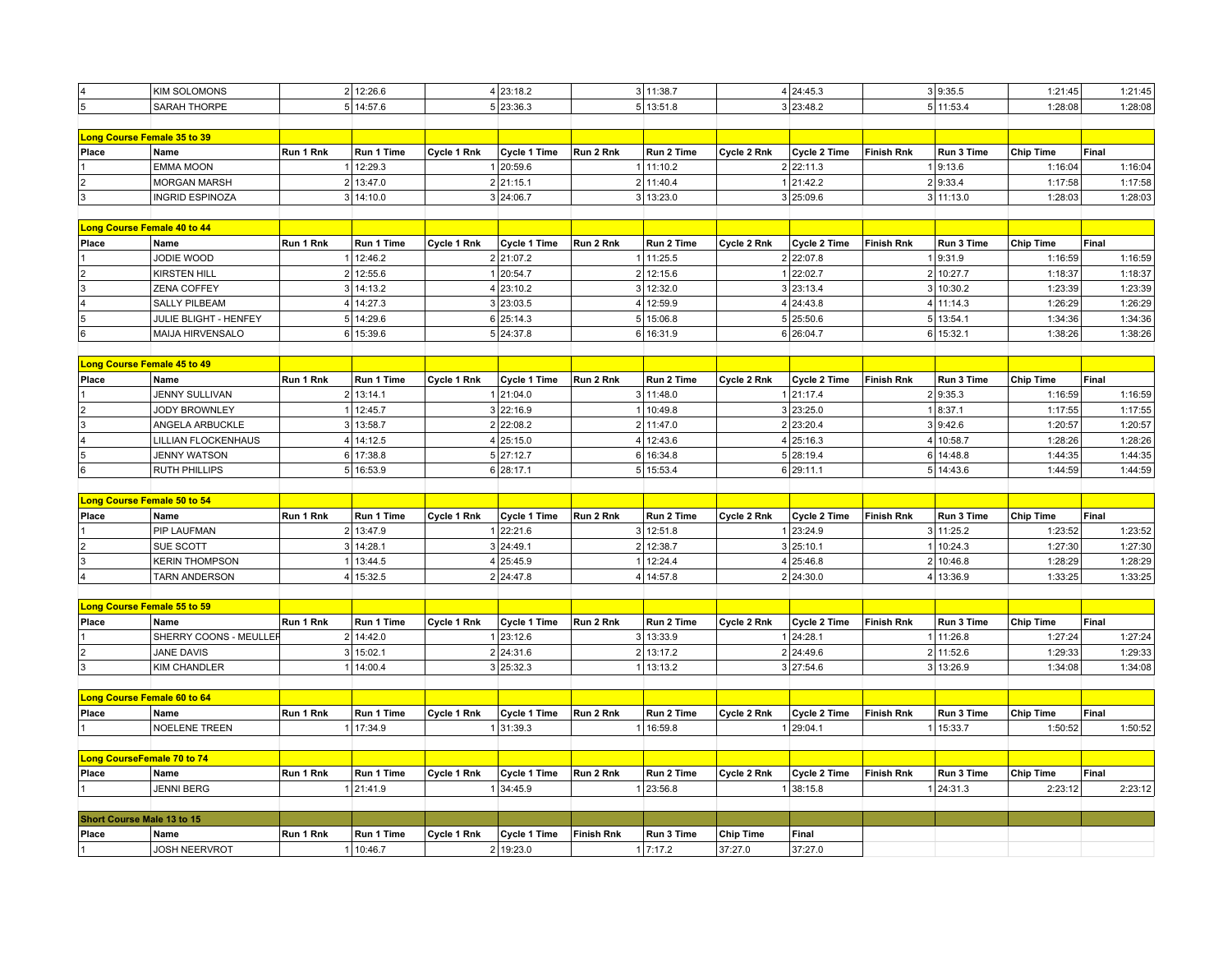|                                            | JAMES KJELLGREN-LEWIS                      |              | 2 10:57.1  |             | 1 18:41.4           |                   | 2 7:55.3   | 37:33.9          | 37:33.9 |  |  |
|--------------------------------------------|--------------------------------------------|--------------|------------|-------------|---------------------|-------------------|------------|------------------|---------|--|--|
| $\frac{2}{3}$                              | <b>JOSH FLETCHER</b>                       |              | 6 11:27.3  |             | 3 20:06.9           |                   | 6 8:56.9   | 40:31.2          | 40:31.2 |  |  |
| $\vert 4$                                  | DANIEL STEWART                             |              | 5 11:26.4  |             | 5 21:00.7           |                   | 4 8:45.5   | 41:12.7          | 41:12.7 |  |  |
| $\overline{5}$                             |                                            |              |            |             |                     |                   |            |                  |         |  |  |
|                                            | <b>CONNOR RICHARDS</b>                     |              | 4 11:21.0  |             | 6 22:03.0           |                   | 3 7:59.1   | 41:23.2          | 41:23.2 |  |  |
| $\frac{6}{7}$                              | TY CAMPBELL                                |              | 7 11:31.5  |             | 4 20:45.1           |                   | 9 9:35.7   | 41:52.4          | 41:52.4 |  |  |
|                                            | THOMAS LESEBERG                            |              | 8 11:32.7  |             | 7 22:11.8           |                   | 7 9:11.1   | 42:55.7          | 42:55.7 |  |  |
| $\sqrt{8}$                                 | <b>SHAY LEWSEN</b>                         |              | 3 11:17.2  |             | 8 23:17.7           |                   | 5 8:48.0   | 43:23.1          | 43:23.1 |  |  |
| $\overline{9}$                             | FINLAY PHILLIP-JOHNS                       |              | 11 13:42.7 |             | 10 24:55.6          |                   | 8 9:21.8   | 48:00.2          | 48:00.2 |  |  |
| 10                                         | DYLAN LOADER                               |              | 9 12:36.5  |             | 9 24:11.9           |                   | 11 12:42.8 | 49:31.2          | 49:31.2 |  |  |
| 11                                         | <b>JACK WATSON</b>                         |              | 10 13:06.7 |             | 11 28:45.1          |                   | 10 11:22.9 | 53:14.8          | 53:14.8 |  |  |
|                                            |                                            |              |            |             |                     |                   |            |                  |         |  |  |
| Short Course Male 16 to 19                 |                                            |              |            |             |                     |                   |            |                  |         |  |  |
| Place                                      | Name                                       | Run 1 Rnk    | Run 1 Time | Cycle 1 Rnk | Cycle 1 Time        | <b>Finish Rnk</b> | Run 3 Time | Chip Time        | Final   |  |  |
|                                            | ALED PHILLIP - JOHNS                       |              | 1 13:43.4  |             | 1 26:15.9           |                   | 12:25.8    | 52:25.3          | 52:25.3 |  |  |
|                                            |                                            |              |            |             |                     |                   |            |                  |         |  |  |
| Short Course Male 20 to 29                 |                                            |              |            |             |                     |                   |            |                  |         |  |  |
| Place                                      | Name                                       | Run 1 Rnk    | Run 1 Time | Cycle 1 Rnk | Cycle 1 Time        | <b>Finish Rnk</b> | Run 3 Time | <b>Chip Time</b> | Final   |  |  |
|                                            | <b>GUSTAVO LIMA - QUIRINO</b>              | $\mathbf{1}$ | 13:15.1    |             | 1 24:23.4           |                   | 11:02.2    | 48:40.8          | 48:40.8 |  |  |
| $\overline{2}$                             | <b>JAKE GARDNER</b>                        |              | 2 15:58.2  |             | 2 26:33.0           |                   | 2 12:33.1  | 55:04.3          | 55:04.3 |  |  |
|                                            |                                            |              |            |             |                     |                   |            |                  |         |  |  |
| Short Course Male 40 to 49                 |                                            |              |            |             |                     |                   |            |                  |         |  |  |
| Place                                      | Name                                       | Run 1 Rnk    | Run 1 Time | Cycle 1 Rnk | Cycle 1 Time        | <b>Finish Rnk</b> | Run 3 Time | <b>Chip Time</b> | Final   |  |  |
|                                            | <b>MATT WHELAN</b>                         |              | 1 12:35.0  |             | 1 22:14.8           |                   | 1 9:17.0   | 44:07.0          | 44:07.0 |  |  |
| $\boxed{2}$                                | <b>ANDREW HENFREY</b>                      |              | 2 14:07.5  |             | 2 22:28.5           |                   | 2 11:06.9  | 47:43.0          | 47:43.0 |  |  |
|                                            |                                            |              |            |             |                     |                   |            |                  |         |  |  |
| Short Course Male 50 to 59                 |                                            |              |            |             |                     |                   |            |                  |         |  |  |
|                                            |                                            |              |            |             |                     |                   |            |                  |         |  |  |
| Place                                      | Name                                       | Run 1 Rnk    | Run 1 Time | Cycle 1 Rnk | <b>Cycle 1 Time</b> | <b>Finish Rnk</b> | Run 3 Time | <b>Chip Time</b> | Final   |  |  |
|                                            | <b>MARK DUFFY</b>                          |              | 1 13:19.8  |             | 1 22:13.7           |                   | 1 10:11.6  | 45:45.2          | 45:45.2 |  |  |
|                                            |                                            |              |            |             |                     |                   |            |                  |         |  |  |
| Short Course Male 70 to 79                 |                                            |              |            |             |                     |                   |            |                  |         |  |  |
| Place                                      | Name                                       | Run 1 Rnk    | Run 1 Time | Cycle 1 Rnk | Cycle 1 Time        | <b>Finish Rnk</b> | Run 3 Time | <b>Chip Time</b> | Final   |  |  |
| $\overline{1}$                             | <b>JOHN TALBOT</b>                         |              | 1 18:29.6  |             | 1 28:01.0           |                   | 1 15:02.3  | 1:01:33          | 1:01:33 |  |  |
|                                            |                                            |              |            |             |                     |                   |            |                  |         |  |  |
| Short Course Female 13 to 15               |                                            |              |            |             |                     |                   |            |                  |         |  |  |
| Place                                      |                                            |              |            |             |                     |                   |            |                  |         |  |  |
|                                            | Name                                       | Run 1 Rnk    | Run 1 Time | Cycle 1 Rnk | Cycle 1 Time        | Finish Rnk        | Run 3 Time | <b>Chip Time</b> | Final   |  |  |
|                                            | INDIE ARBUCKLE                             |              | 2 11:27.0  |             | 1 20:07.8           |                   | 2 8:03.1   | 39:38.0          | 39:38.0 |  |  |
| $\overline{2}$                             | <b>EMILY WHITE</b>                         |              | 4 12:18.1  |             | 2 21:00.3           |                   | 3 9:12.9   | 42:31.4          | 42:31.4 |  |  |
| $\vert$ 3                                  | SIENNA HANIKERI                            |              | 1 11:00.4  |             | 6 24:10.3           |                   | 1 7:47.2   | 42:57.9          | 42:57.9 |  |  |
| $\vert$ 4                                  | <b>MAISY REDDEN</b>                        |              | 3 11:40.7  |             | 4 21:47.8           |                   | 5 9:51.0   | 43:19.6          | 43:19.6 |  |  |
|                                            | <b>DIANNA BROADHURST</b>                   |              | 5 12:22.6  |             | 3 21:03.2           |                   | 7 10:29.4  | 43:55.3          | 43:55.3 |  |  |
| $\overline{\phantom{a}}$<br>$\overline{6}$ | <b>BRIDIE CREW</b>                         |              | 6 12:44.4  |             | 5 22:44.6           |                   | 6 10:12.7  | 45:41.8          | 45:41.8 |  |  |
| $\overline{7}$                             | OLIVIA VOGEL                               |              | 8 12:49.5  |             | 7 25:33.1           |                   | 4 9:43.4   | 48:06.1          | 48:06.1 |  |  |
|                                            |                                            |              |            |             |                     |                   |            |                  |         |  |  |
| 8                                          | <b>ERIN LESEBERG</b><br><b>SARAJ MAJOR</b> |              | 7 12:47.8  |             | 9 28:43.2           |                   | 8 12:02.0  | 53:33.1          | 53:33.1 |  |  |
| 9                                          |                                            |              | 9 15:13.7  |             | 8 27:06.1           |                   | 9 14:19.4  | 56:39.3          | 56:39.3 |  |  |
|                                            |                                            |              |            |             |                     |                   |            |                  |         |  |  |
| Short Course Female 30 to 39               |                                            |              |            |             |                     |                   |            |                  |         |  |  |
| Place                                      | Name                                       | Run 1 Rnk    | Run 1 Time | Cycle 1 Rnk | Cycle 1 Time        | <b>Finish Rnk</b> | Run 3 Time | <b>Chip Time</b> | Final   |  |  |
|                                            | <b>MICHELLE HAYES</b>                      |              | 1 18:14.9  |             | 1 29:48.2           |                   | 17:17.3    | 1:05:21          | 1:05:21 |  |  |
|                                            |                                            |              |            |             |                     |                   |            |                  |         |  |  |
| Short Course Female 40 to 49<br>Place      | Name                                       | Run 1 Rnk    | Run 1 Time | Cycle 1 Rnk | Cycle 1 Time        | <b>Finish Rnk</b> | Run 3 Time | Chip Time        | Final   |  |  |